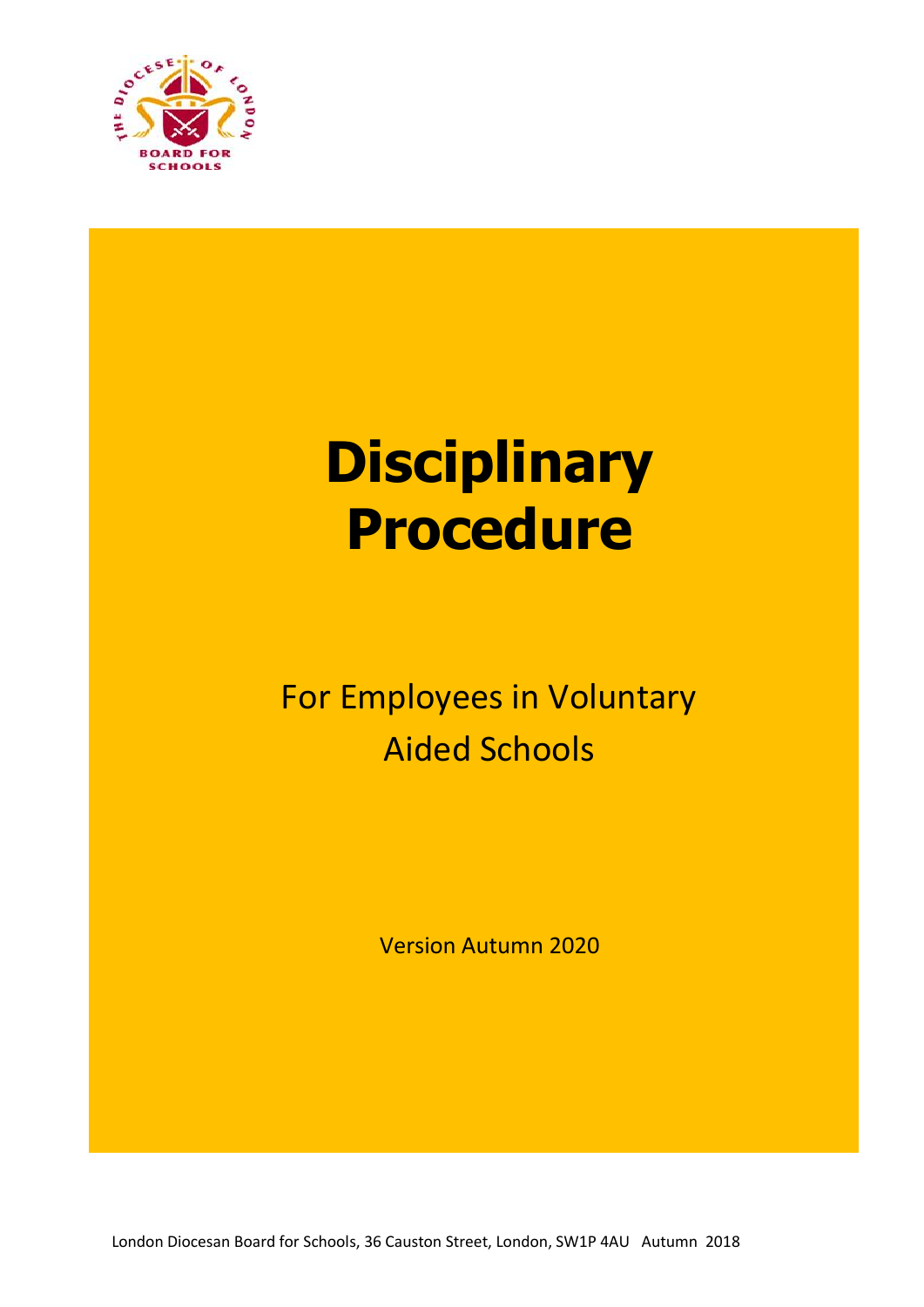# **Disciplinary Rules**

## **1. Policy statement**

- 1.1 These Disciplinary Rules should be read in conjunction with the London Diocesan Board for Schools Disciplinary Procedure. The aim of the Disciplinary Rules and Disciplinary Procedure is to set out the standards of conduct expected of all staff and to provide a framework within which managers can work with staff to maintain those standards and encourage improvement where necessary.
- 1.2 It is our policy to ensure that any disciplinary matter is dealt with fairly and in accordance with the Disciplinary Procedure.
- 1.3 All staff should be clear as to their responsibilities and the standards of conduct expected via easily accessible policies and guidance from management. If a member of staff is in any doubt, it is their responsibility to speak to their Executive Headteacher, Headteacher, Head of School or line manager to gain clarification.

# **2. Rules of Conduct**

- 2.1 While working for **(insert name of school)** , staff should at all times maintain professional and responsible standards of conduct. In particular, they should:
	- Observe the terms and conditions of their contract, particularly with regard to:
	- Hours of work:
	- Confidentiality; and
	- Compliance with professional standards.
	- Observe all school policies, procedures and regulations, which are available in the school office and on the LDBS website [\(www.london.anglican.org/schools\)](http://www.london.anglican.org/schools)
	- Take reasonable care in regard to the health and safety of colleagues and third parties and comply with the school's Safeguarding and Health, Safety and Security policies.
	- Comply with all reasonable instructions given by managers; and
	- Act at all times in good faith and in the best interests of the school, its pupils, and staff.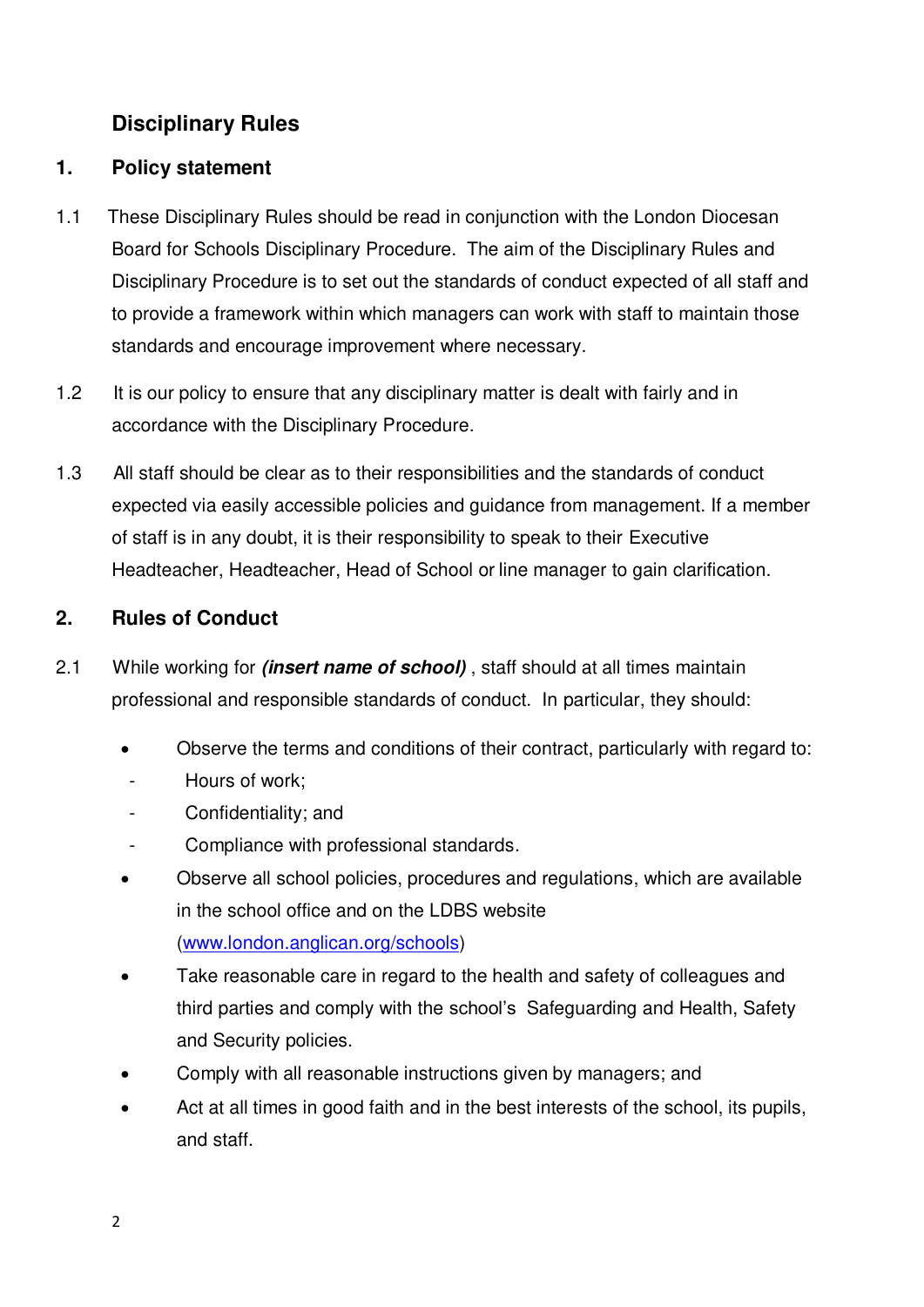Failure to maintain satisfactory standards of conduct may result in action being taken under the school's Disciplinary Procedure.

# **3. Misconduct**

- 3.1 The following are examples of matters that will normally be regarded as misconduct and will be dealt with under the school's Disciplinary Procedure:
	- Failure to discharge, without sufficient cause, the obligations which statute, the terms and conditions of employment and the contract of employment place on the employee;
	- Failure to remain at the place of work during normal working hours without permission;
	- Frequent failure to attend work punctually;
	- Failure to notify the school as soon as is practicable when absence is due to sickness;
	- Making unauthorised private phone calls or sending personal mail at the school's expense, or any unauthorised use of the internet;
	- Failure to follow reasonable management instructions;
	- Failure to properly supervise or exercise proper control over pupils;
	- Abusive language or behaviour that is directed at staff, parents, pupils, or members of the public;
	- Victimization and intimidation of other employees in the course of duty;
	- Unlawful discrimination against other employees, pupils, or members of the public in the course of duty;
	- Dishonesty;
	- A wilful attempt to mislead.

 This list is intended as a guide and is not exhaustive, and in severe cases these items could be considered to be gross misconduct.

# **4. Gross misconduct**

4.1 Gross misconduct is a serious breach of contract and includes misconduct which is likely to prejudice the reputation of the school or irreparably damage the working relationship and trust between the employee and the school. Gross misconduct will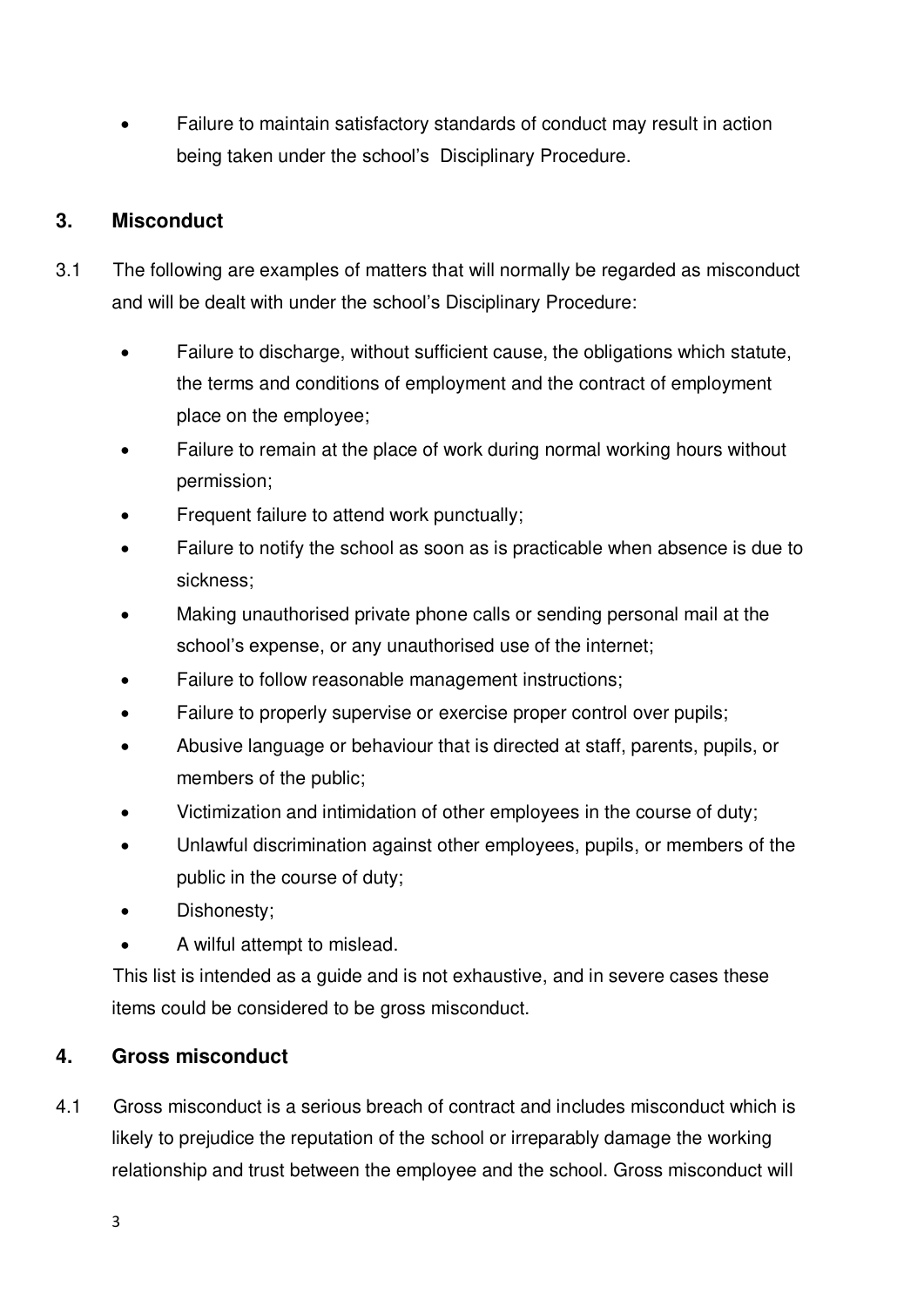normally lead to dismissal or a final written warning. Dismissal may be with or without notice or pay in lieu of notice (summary dismissal).

- The following list provides examples of gross misconduct; it is for guidance only and is not exhaustive:
- Theft, fraud, deliberate falsification of records;
- Fighting, assault on another person;
- Deliberate damage to school property;
- Violent and/or intimidating conduct;
- Serious incapability through alcohol or being under the influence of drugs;
- Serious breach of confidence;
- Bringing shame on the employer or actions likely to bring the school into disrepute;
- Serious breach of health and safety rules;
- Child abuse;
- Serious misuse of the internet;
- Serious negligence that causes unacceptable loss, damage or injury;
- Serious act of insubordination;
- Serious acts of unlawful discrimination against other employees, pupils or members of the public in the course of duty;
- Unauthorised entry to computer records;
- Continued and repeated offences;
- Breaches of Safeguarding and Child Protection and policies ;
- Abusive language or behaviour that is directed at staff, parents, pupils, or members of the public;
- Victimization and intimidation of other employees in the course of duty;
- Unlawful discrimination against other employees, pupils or members of the public in the course of duty;
- Dishonesty;
- A wilful attempt to mislead.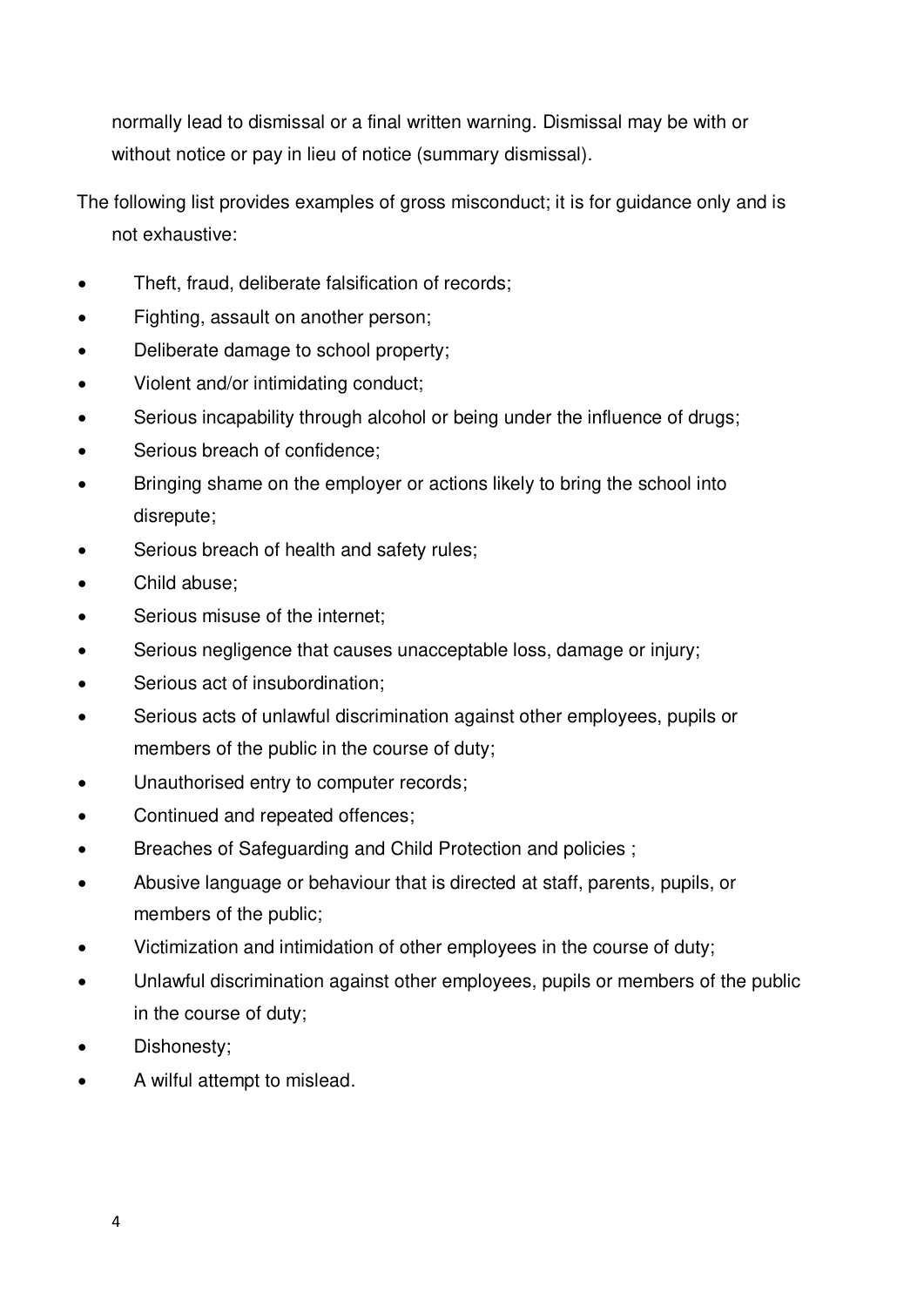# **Disciplinary Procedure**

#### **1. Policy Statement**

- 1.1 This procedure is intended to ensure that employees are treated fairly and consistently. It should be easily accessible so that employees are aware of the process that will be followed in the event that they fail to achieve and maintain the standards of conduct and performance expected by the governors of the school. In some cases, the school management reserves the right to omit or to modify any part of the policy depending on the issue in hand. This would be in consultation with the employee and their representative.
- 1.2 Nothing in this procedure will inhibit the Executive Headteacher, Headteacher, Head of School or line manager from discussing or with employees as to their conduct or performance and providing advice informally and without recourse to formal disciplinary procedures.

The procedure does not apply to:

- Any employee serving a period of probationary service
- Any employee employed at the school through an agency or any company providing services to the school.

 The school management reserves the right to dispense with this procedure in whole or in part for all employees with less than one year's service.

1.3 This policy does not form part of any employee's contract of employment. The policy will be reviewed every two years and may be amended from time to time.

#### **2. Criminal allegations**

2.1 Where an employee's conduct is the subject of a criminal investigation, charge or conviction, the facts will be investigated before deciding whether to take formal disciplinary action.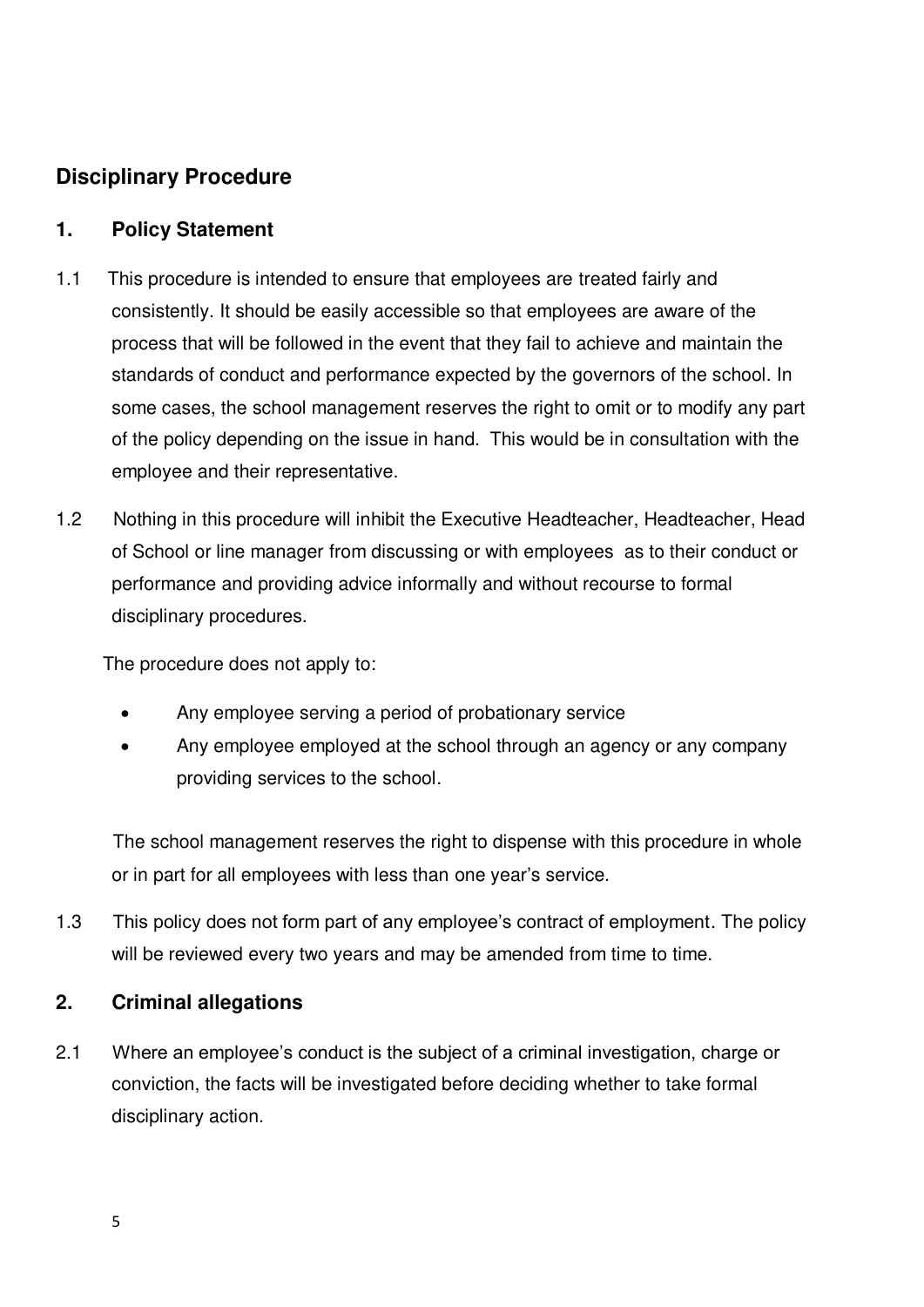- 2.2 The school management will not usually wait for the outcome of any prosecution before deciding what action, if any, to take. Where an employee is unable or has been advised not to attend a disciplinary hearing or say anything about a pending criminal matter, a decision may have to be taken based on the available evidence.
- 2.3 A criminal investigation, charge or conviction relating to conduct outside work will be treated as a disciplinary matter if it is considered relevant to the school.

#### **3. Suspension**

- 3.1 Where an allegation could potentially constitute gross misconduct it may be necessary to suspend the employee from work. The suspension will be no longer than is necessary to investigate the allegations and the arrangements will be confirmed in writing (within 2 working days of the act of suspension). The Executive Headteacher, Headteacher, or Head of School would normally inform an employee that the decision has been taken to suspend them from work. While suspended, the employee should not visit school premises, or contact any pupils, parents, contractors or staff unless authorised to do so by the Executive Headteacher or Headteacher. Employees should be encouraged to contact their trade union, professional association or the Employee Assistance Programme for support.
- 3.2 Suspension of this kind is a neutral act and does not imply that any decision has already been made about the allegations. Employees continue to receive their full salary and benefits during the period of suspension.
- 3.3 Cases involving allegations of a child protection nature will normally lead to the suspension of an employee.

#### **4. Investigation**

4.1 The Executive Headteacher/Headteacher or line manager will undertake, or arrange for, a full investigation of matters relating to an instance of misconduct or a complaint relating to an employee by appointing an investigating officer.. This should be carried out as soon as possible after allegations have been made. If it is not appropriate for the Executive Headteacher or Headteacher to undertake or arrange the investigation, the Chair of Governors must appoint someone else to fulfil this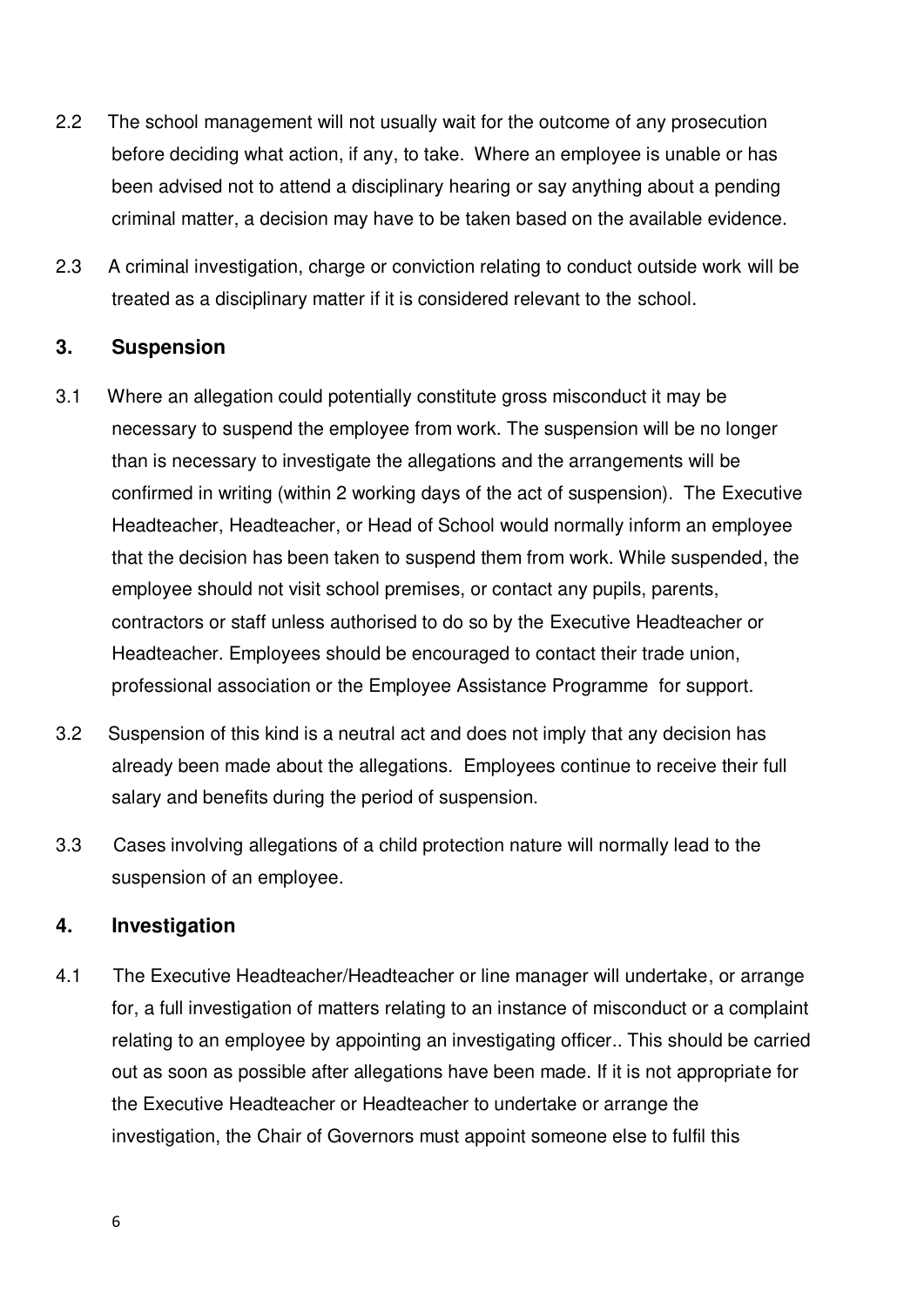function. This may be another member of the governing body or an independent person, or the Chair may undertake it him/herself.

- 4.2 The employee will normally be informed of the nature of the allegation and that an investigation is taking place. If the employee is interviewed during the course of the investigation, s/he must be informed that s/he may be accompanied by a companion who is either a trade union representative or work colleague. When workers are choosing a companion, it should be borne in mind that it would not be reasonable to insist on being accompanied by a colleague whose presence would prejudice the hearing or who might have a conflict of interest. The request to be accompanied does not have to be in writing.
- 4.3 The aim of the investigation is to establish the facts of the case and the people affected by the problem. Any witnesses to alleged offences should be asked to make written statements and to sign and date their statements. The Executive Headteacher/Headteacher or line manager should sign and date the statements as evidence of receipt.

 The employee should be invited to identify any persons who may have information relevant to the investigation.

- 4.4 The Executive Headteacher/ Headteacher or line manager should include in her/his report of the investigation:
	- a list of names of people spoken with during the investigation, giving dates and times;
	- a list of written, signed and dated statements attached;
	- a chronological summary of incident(s) giving rise to the investigation and the stages of the investigation;
	- the conclusions drawn from the investigation;
	- a decision on what step to take next, for example:
		- to take no further action;
		- to refer the matter to a Disciplinary Panel of governors .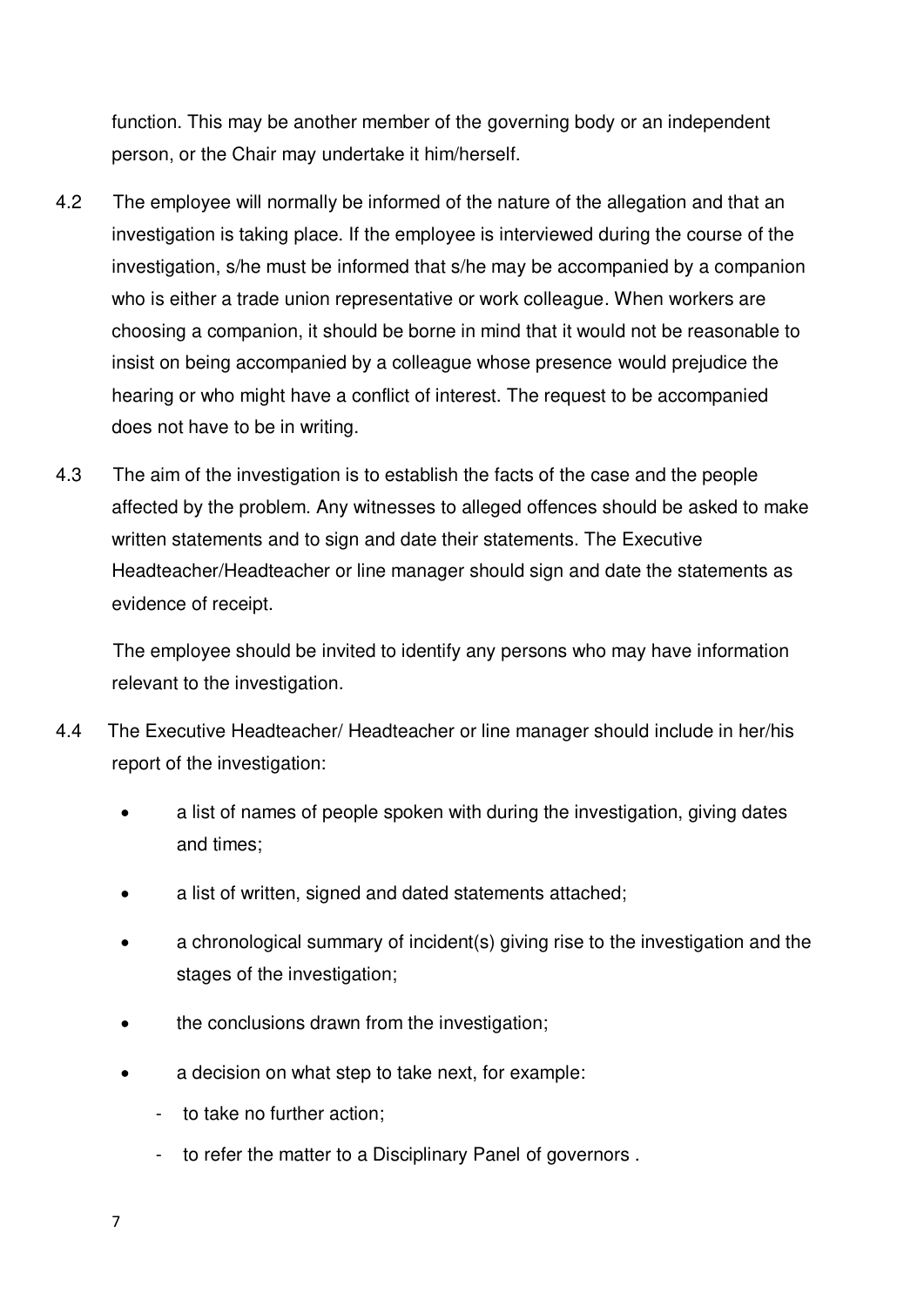- 4.5 Documents relating to an investigation must be retained on file, together with a written record of the outcome of the investigation for the same length of time as any subsequent warning on the file.
- 4.6 If, during the formal investigation, pupils are involved, and especially young pupils, are involved, they can be asked to make a verbal statement, which will then be written up and witnessed on their behalf. The Executive Headteacher/Headteacher or line manager should always seek permission from the parent(s) to take a formal statement from their child and invite them to be present, or ask whether they are content that a 'responsible adult' is present. Parents may be contacted by phone as in most cases an early statement is desirable. It will very rarely be necessary or desirable for young pupils to attend a hearing, but in certain cases it may be appropriate for secondary age pupils to do so.
- 4.7 If an allegation relates to physical or sexual abuse of a child, it is essential that the person investigating contacts the LA's Child Protection Officer before taking any further action to discuss how to proceed. The outcome of the discussion may be that an investigation by the Child Protection Team is appropriate, in which case any investigation by the school must be held in abeyance. In cases of this nature, it may be appropriate to suspend the member of staff until the outcome of the LA investigation is known.

#### **5. Disciplinary Principles**

- 5.1 No disciplinary sanction will be imposed against an employee until the matter has been investigated, and until the employee has been advised of the nature and details of the allegation against them and given the opportunity to state their case in person at a disciplinary meeting or hearing, before a decision is reached. The employee has the right to be accompanied by a work colleague or a trade union representative in any meeting that may lead to a sanction.
- 5.2 At least 10 working days' notice of a hearing will be given, which will include the nature and details of the allegations in writing. This notice will inform the employee:
	- Of the stage of the procedure under which the hearing is being convened; and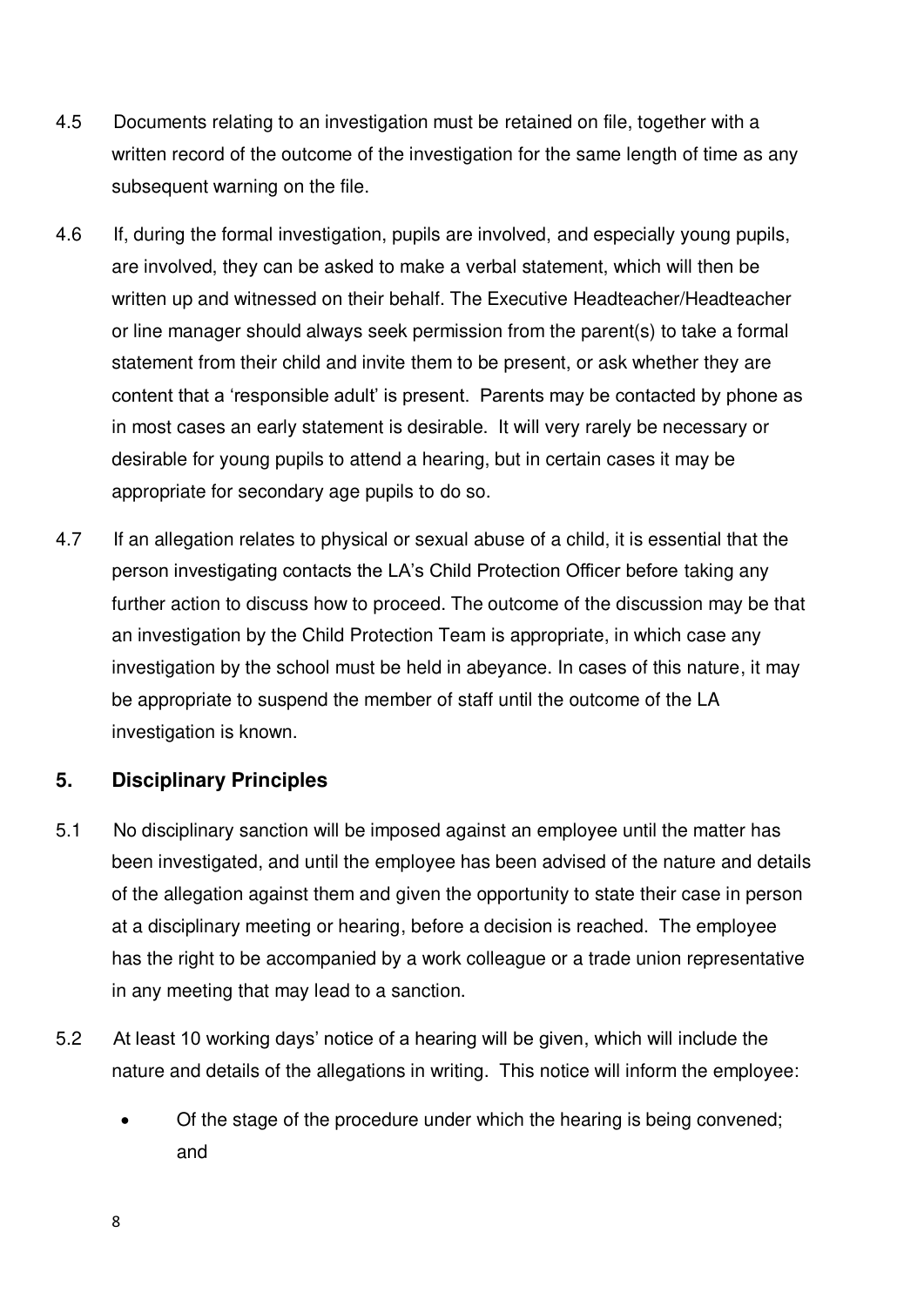- Of the employees' right to be accompanied by a trade union representative or work colleague;
- Of the names of those who will be present at the hearing and their roles;
- Of the matters to be considered together with all relevant supporting documentation available at that time and the names of any witnesses to be called;
- Of their right to produce witnesses and relevant documentation at the hearing, and that the names of any witnesses and copies of any documentary evidence should be provided not less than three working days before the hearing to enable due consideration to be given to them;
- That a failure to attend without prior notice of a valid and acceptable reason, may itself constitute a disciplinary offence which may lead to the hearing taking place in their absence, and that one postponement will be permitted if there is a valid and acceptable reason before a hearing takes place, with or without the presence of the employee and their representative.
- A copy of the disciplinary procedure will be enclosed along with notification of the maximum sanction that could be imposed as a result of the hearing.
- 5.3 A hearing may be conducted by either a panel of three members of the governing body or the Executive Headteacher/Headteacher. All appeals will be heard by a panel of three members of the governing body.

 At the meeting, the employee's representative may make representations to the Panel or Executive Headteacher/ Headteacher and ask questions, but should not answer questions on behalf of the employee.

- 5.4 If the employee chooses a representative who is seen as unsuitable school management may ask that the employee chooses someone else, for example:
	- If the representative has a conflict of interest or may prejudice the meeting; or
	- If the chosen representative is unavailable at the time a meeting is scheduled and will not be available for more than five working days afterwards.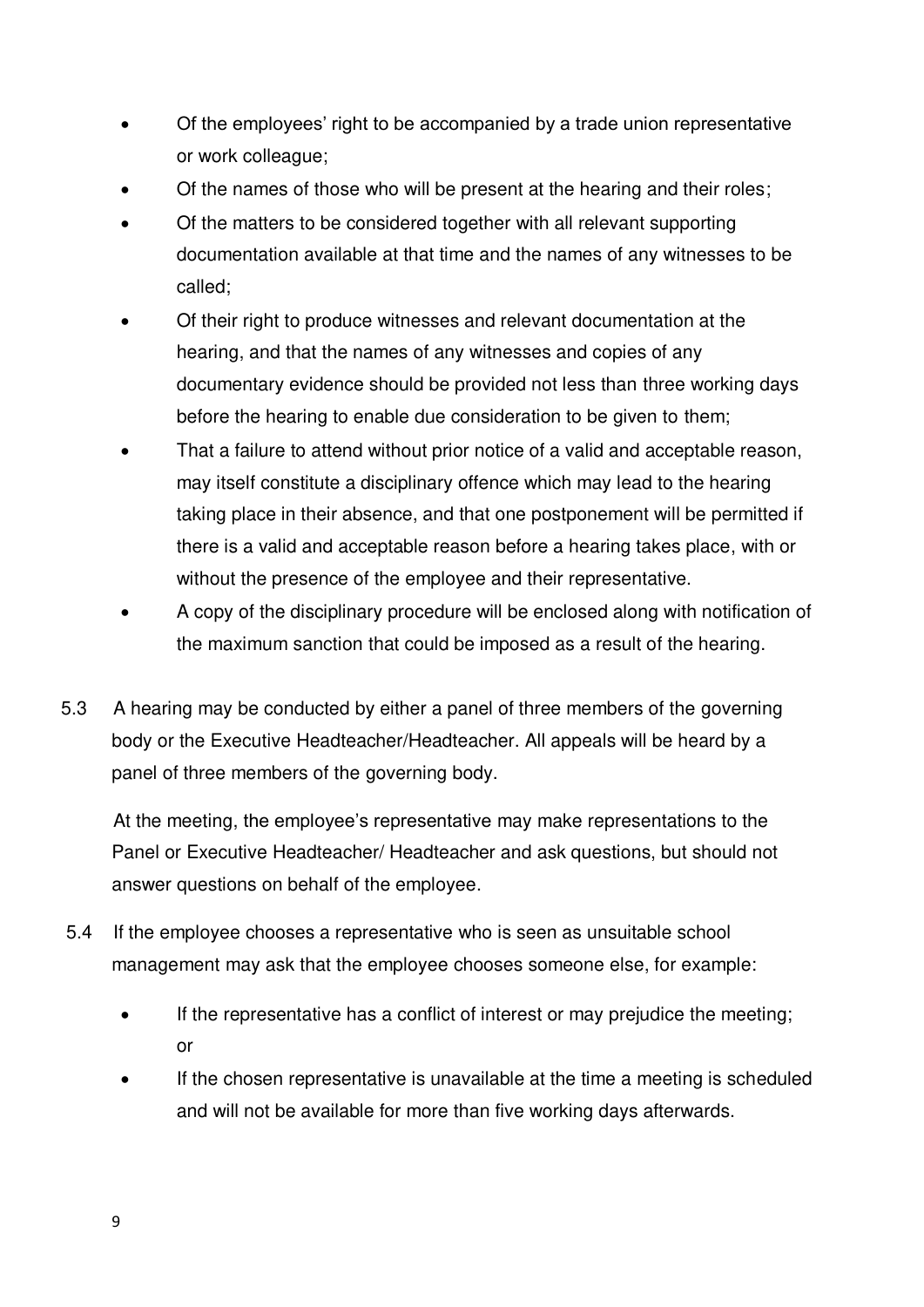5.5 Confidential minutes will be taken during the hearing by a clerk, and subsequently will be written up and copied to the employee. The discussion amongst the panel regarding the outcome will not be minuted.

 The employee, and anyone accompanying them (including witnesses), must not make unauthorised electronic recordings of any meetings conducted under this procedure.

- 5.6 The employee will be informed in writing of the decision of the panel and the reasons for that decision within five working days of the outcome of the hearing. The employee may also be offered the option to wait for a decision on the day and have it conveyed to them directly. A letter will then still be sent to them within five working days.
- 5.7 An employee will not normally be dismissed for a first breach of discipline except in cases of gross misconduct (when the sanction may be dismissal without notice) or where the relationship with the school has irreconcilably broken down.

 An employee will have the right to appeal against any disciplinary warning or dismissal to an appeal panel established by the Chair of Governors.

 Any such appeal must be requested within ten working days of the notification of the disciplinary sanction.

 Where an employee is also an accredited trade union representative, the disciplinary hearing shall not be convened until the complaint has been discussed between Human Resources and the Branch Secretary or a Full-Time Official of that trade union.

- 5.8 Warnings given to employees and placed on their files shall be disregarded after the following periods have elapsed without further misconduct taking place:
	- Informal warning discussion notes kept on file for 6 months
	- First written warning 12 months
	- Final written warning 24 months
	- Dismissal.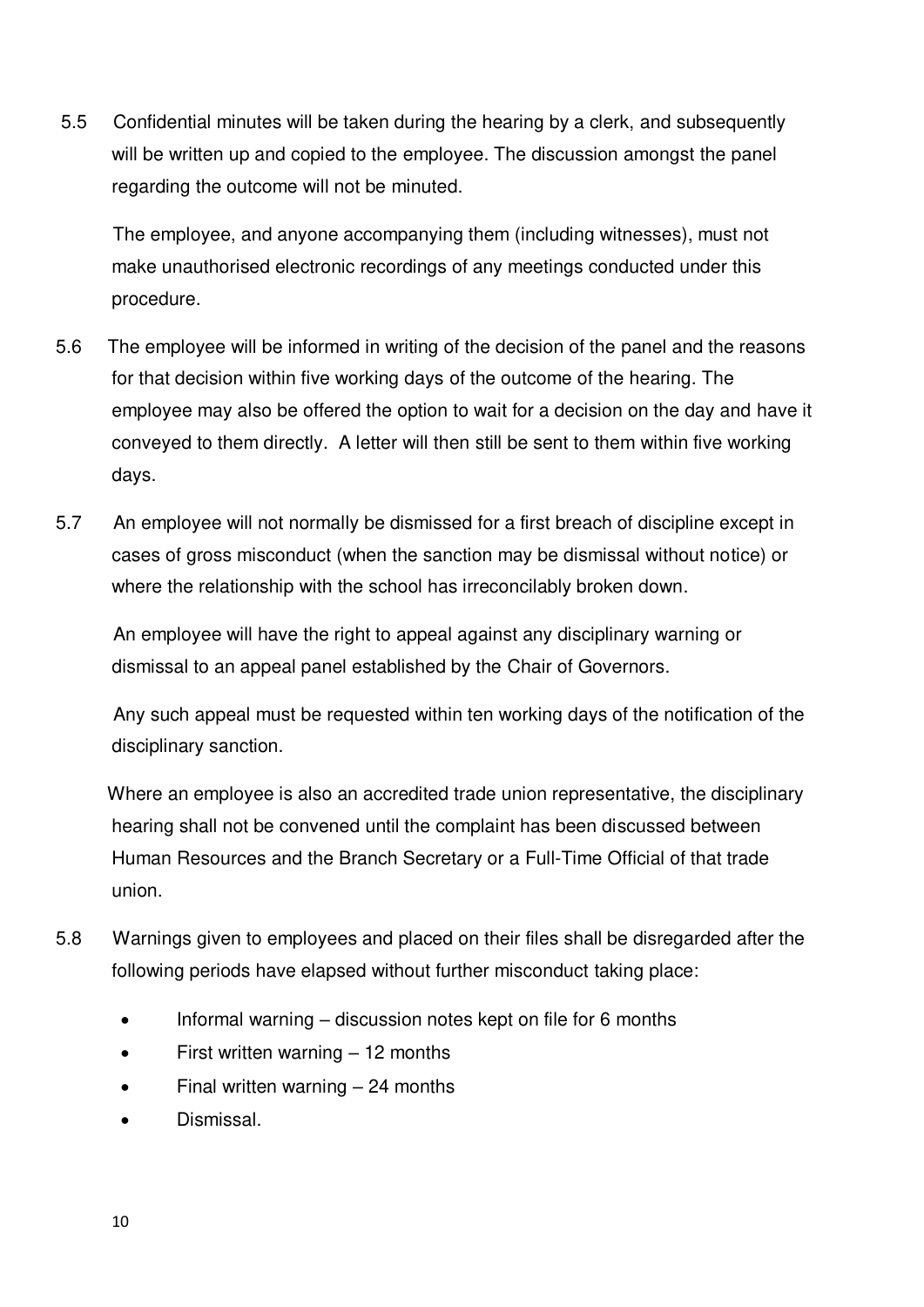#### **6. Disciplinary stages**

#### **6.1 Stage 1- Informal Stage**

 Cases of alleged minor misconduct may result in a discussion to establish the actions required to improve. A note of this discussion will be placed on the employee's file for six months and it should be made clear that this is the first stage of the disciplinary procedure. An informal warning may be issued by the Executive Headteacher, Headteacher, Head of School.

#### **6.2 Stage 2 First written warning**

 This will be issued when the employee has failed to improve or where there is a case of more serious alleged misconduct. The warning will remain on file for 12 months. A first written warning may be issued by the Executive Headteacher, Headteacher or a panel of governors

#### **6.3 Stage 3 Final written warning or dismissal**

If there are further complaints about the employee's conduct or serious or gross misconduct then a final written warning may be issued by the Executive Headteacher, Headteacher or a panel of governors. The warning will remain on file for 24 months and in some exceptional cases may remain on file longer ( for example if there has been a breach of safeguarding policies and school management need additional reassurance about mitigating against the risk of further breaches)

 Further complaints about the employee's conduct or alleged gross misconduct may also result in dismissal. The panel will decide whether or not notice will be paid. Dismissal will usually be decided by a panel of governors but may also be delegated to the Executive Headteacher or Headteacher.

#### **7. Alternatives to dismissal**

- 7.1 In some cases a panel (or Executive Headteacher or Headteacher) may, at their discretion, consider alternatives to dismissal which will usually be accompanied by a final written warning. Examples include:
	- Demotion;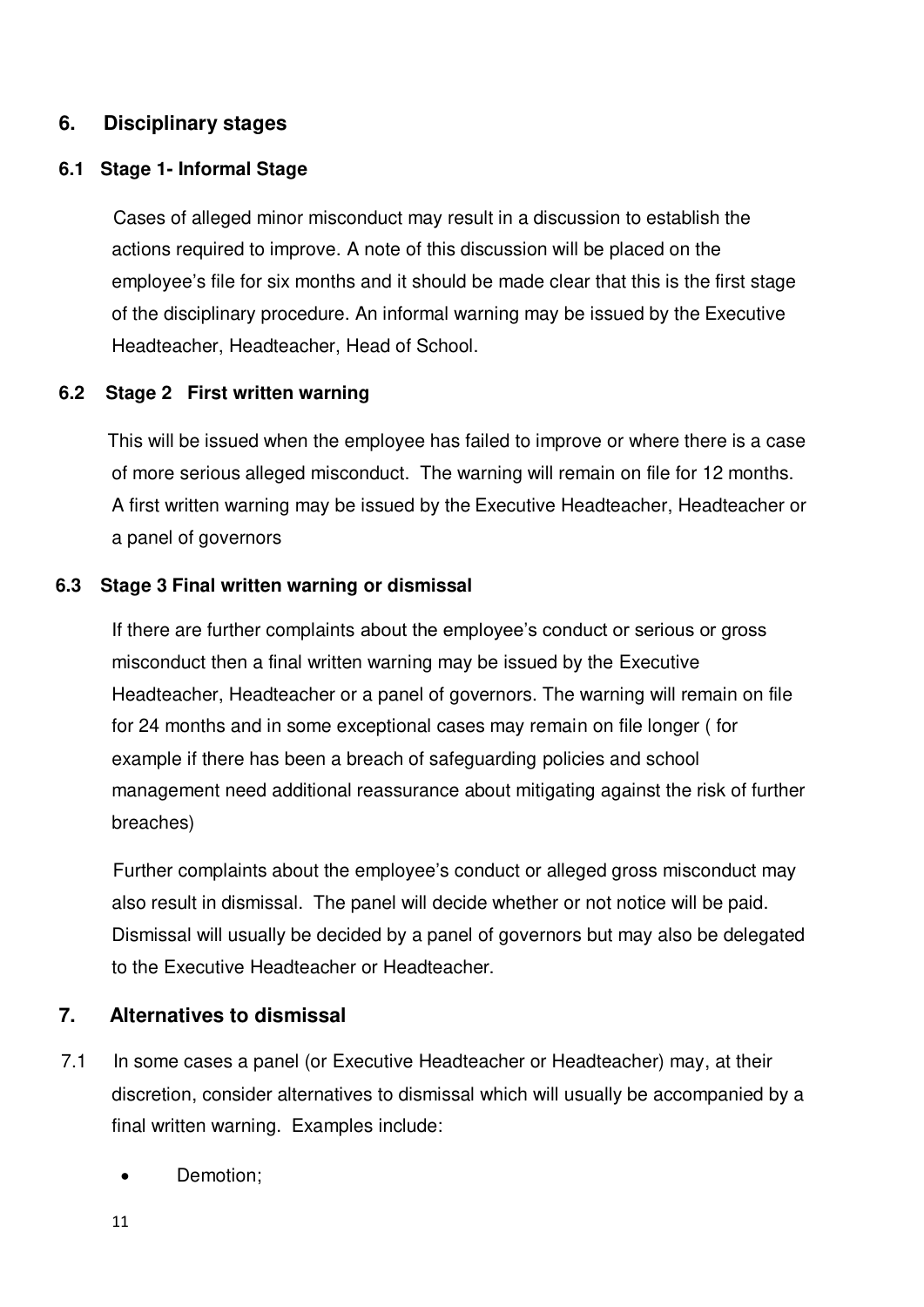- Transfer to a different position;
- Loss of seniority;
- Reduction in pay;
- Loss of future pay increment;
- Loss of overtime.

## **8. Appeal Hearing**

- 8.1 An employee may appeal any disciplinary sanction issued in accordance with this policy. To do so the employee must set out in full in writing their grounds for the appeal within ten working days of the date on the outcome letter.
- 8.1.1 If the employee is appealing against dismissal, the date on which their dismissal takes effect will not be delayed pending the outcome of the appeal. However, if the appeal is successful they will be reinstated with no loss or interruption to pay.
- 8.1.2 If the employee raises any new matters in their appeal, the Appeal Panel may need to carry out further investigation. If any new information comes to light, the Appeal Panel will provide a summary including, where appropriate, copies of additional relevant documents and witness statements. The employee will have a reasonable opportunity to consider this information before the hearing.
- 8.1.3 The appeal hearing will review the fairness of the original decision in the light of the procedure that was followed and any new information that may have come to light.
- 8.2 The Appeal Panel will be constituted of three members of the governing body, or, if appropriate, the (Executive) Headteacher alone. If the appeal is against dismissal, then this will consist of three members of the governing body, or where there is a problem with the availability of governors, governors from another LDBS school may be invited to be part of the panel.
- 8.3 The employee will be given at least ten working days' notice of the appeal hearing and will have the right to be accompanied by a work colleague or trade union representative.

The hearing will be minuted by a clerk who will distribute all the relevant documents.

8.4 The appeal panel may: